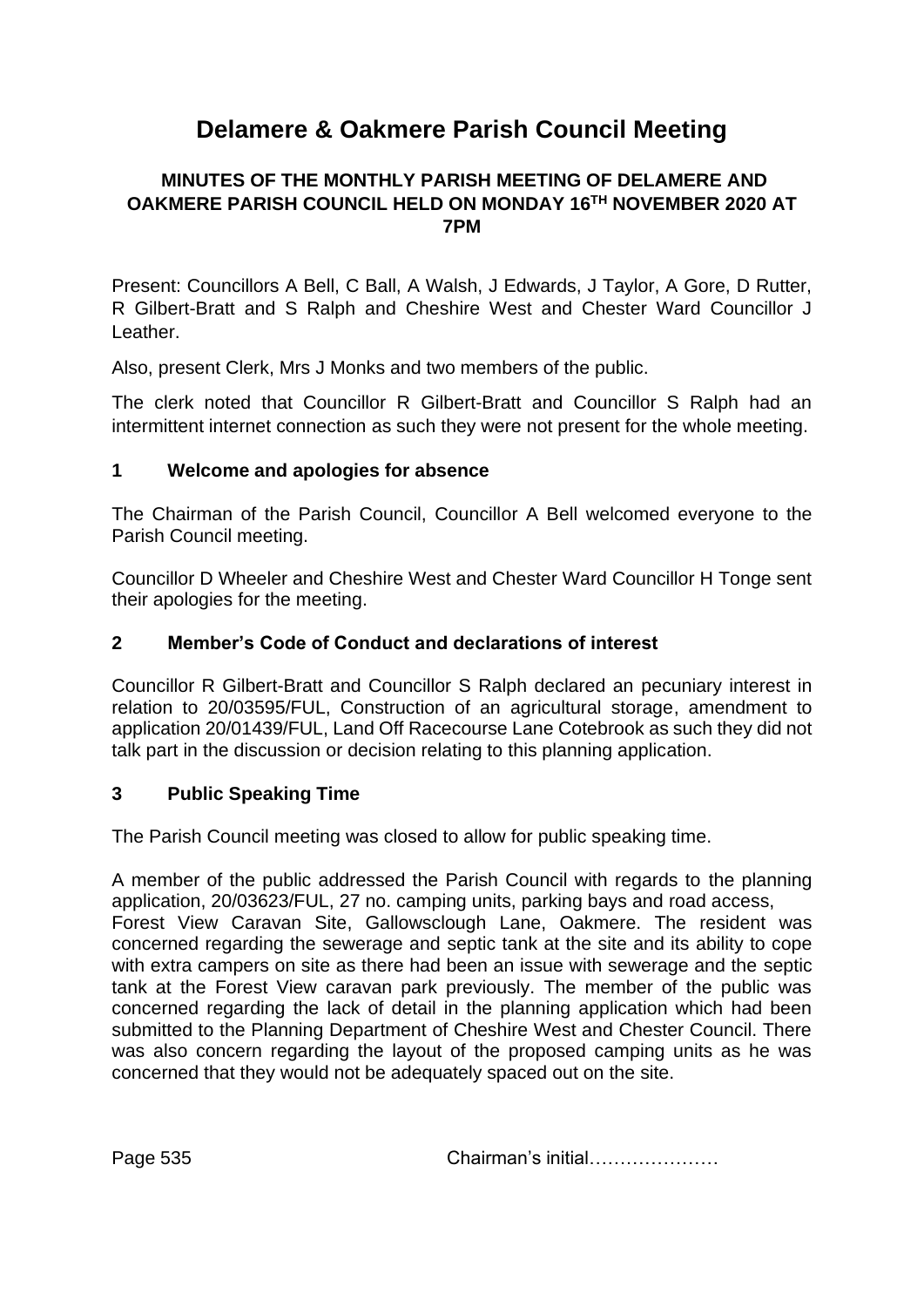A member of the public addressed the Parish Council with regards to the parking on Ashton Road in Delamere. Due to Covid-19 and the lockdown restrictions parking had dramatically increased along the road. During the week there was an issue with cars speeding down the road and then at weekend the car parking along both sides made the road a single carriageway. The member of the public was concerned regarding safety issues as the cars were parked along both sides and the road was used by pedestrians and cyclists.

A member of the public addressed the Parish Council with regards to 20/03595/FUL, Construction of an agricultural storage, amendment to application 20/01439/FUL, Land Off Racecourse Lane, Cotebrook. The member of the public stated that the residents had come together to submit a joint community led objection to the Planning Department of Cheshire West and Chester Council. The member of the public stated that the proposed agricultural storage was exceptionally large given the size of the site and that the land had not been used for agriculture for some considerable time. The member of the public confirmed that there was no agricultural activity on the land as it was used for grazing horses as such there was no need for any agricultural storage. The residents were also concerned that any building would be converted into residential in the near future.

The Parish Council meeting was reopened after public speaking time.

# **4 Minutes of the last Parish Council meeting**

# **RESOLVED** that;

The minutes of the Parish Council meeting of Delamere and Oakmere Parish Council on Monday 19<sup>th</sup> October 2020 be approved as a correct record.

# **5 Progress Reports and Outstanding Items**

The clerk confirmed that she had returned the signed licence agreement for the interactive speed sign on Station Road to the Highways Department of Cheshire West and Chester for their attention. The contractor had confirmed that he will the arrange for the completion of Section 50 licence and the sign had been installed on Thursday 5<sup>th</sup> November 2020. The clerk had received the bill for £4572.00 and a cheque had been done for payment. The clerk confirmed that she had added the interactive sign onto the Parish Council's insurance and asset register. Councillor J Edwards confirmed that he had downloaded data from the speed sign, and he will provide an analysis at the next Parish Council meeting. The clerk was therefore asked to put the speed sign as an agenda item.

The clerk confirmed that Councillor A Gore had undertaken the inspection of Little Wood and the field at Frith Avenue on 11<sup>th</sup> November and the clerk had reported any issues to Cheshire West and Chester Council for their attention.

Page 536 **Chairman's initial…………………**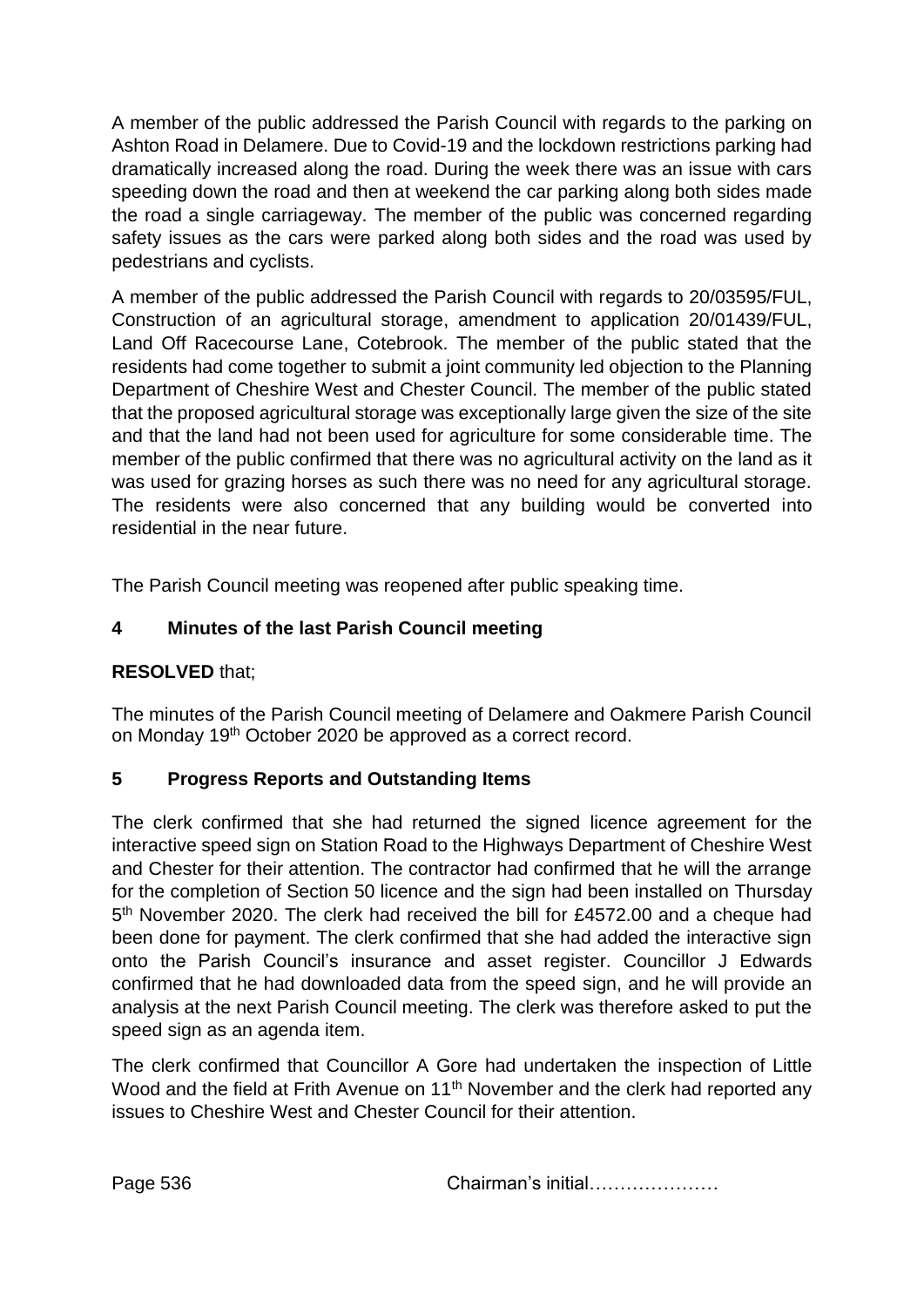# **7 Correspondence**

The clerk has received a resignation letter from Councillor C Ball who has resigned due to work commitments. The clerk will notify the elections department of Cheshire West and Chester Council accordingly to advertise the vacancy. Every Parish Councillor thanked Councillor C Ball for his hard work and understood his reasons for his resignation. Councillor C Ball was wished all the best for the future and to keep in touch with the Parish Council.

The clerk received an email dated 23rd October 2020 from the local PCSO, Sue Keers stating that she was being re-located and that the new PCSO was Jack Makin.

The clerk received an email dated  $3<sup>rd</sup>$  November from the External Auditors stating that they have logged the notification of exempt status for the year ending 31<sup>st</sup> March 2020 and that there is no review to be performed and consequently no auditors certificate or report, or any other closure documentation which will be issued.

The clerk had received an invite for Parish Councillors to the next Crown Farm Liaison committee meeting (via Microsoft Teams) on Thursday 26<sup>th</sup> November at 2.30pm.

The editor of the Delamere and Oakmere News has sent the next edition to the printers the price of printing is £327.04. The clerk was asked to send him a cheque accordingly and this will be put on the financial report for December**.** 

The clerk confirmed that the Parish Council had been subject to a random compliance check from HMRC. The clerk had completed and sent back the questionnaire and HMRC had now confirmed in a letter dated 15<sup>th</sup> November 2020 that there were no issues and that the Parish Council was compliant with the HMRC rules.

The clerk received an email dated 23rd October 2020 from the Planning Consultants from the Forestry Commission regarding the objection to the proposed stopping up of Footpath 4. The clerk had replied stating the objection still stands and the Parish Council awaits the decision of the Department of Transport on this matter.

# **8 Planning**

The Parish Council considered all of the planning applications that had been received up to 16<sup>th</sup> November 2020.

# **RESOLVED** that;

(a) No objections were made to 20/03592/FUL, Agricultural produce and storage building, Land at Overdale Lane Oakmere.

Page 537 **Chairman's initial…………………**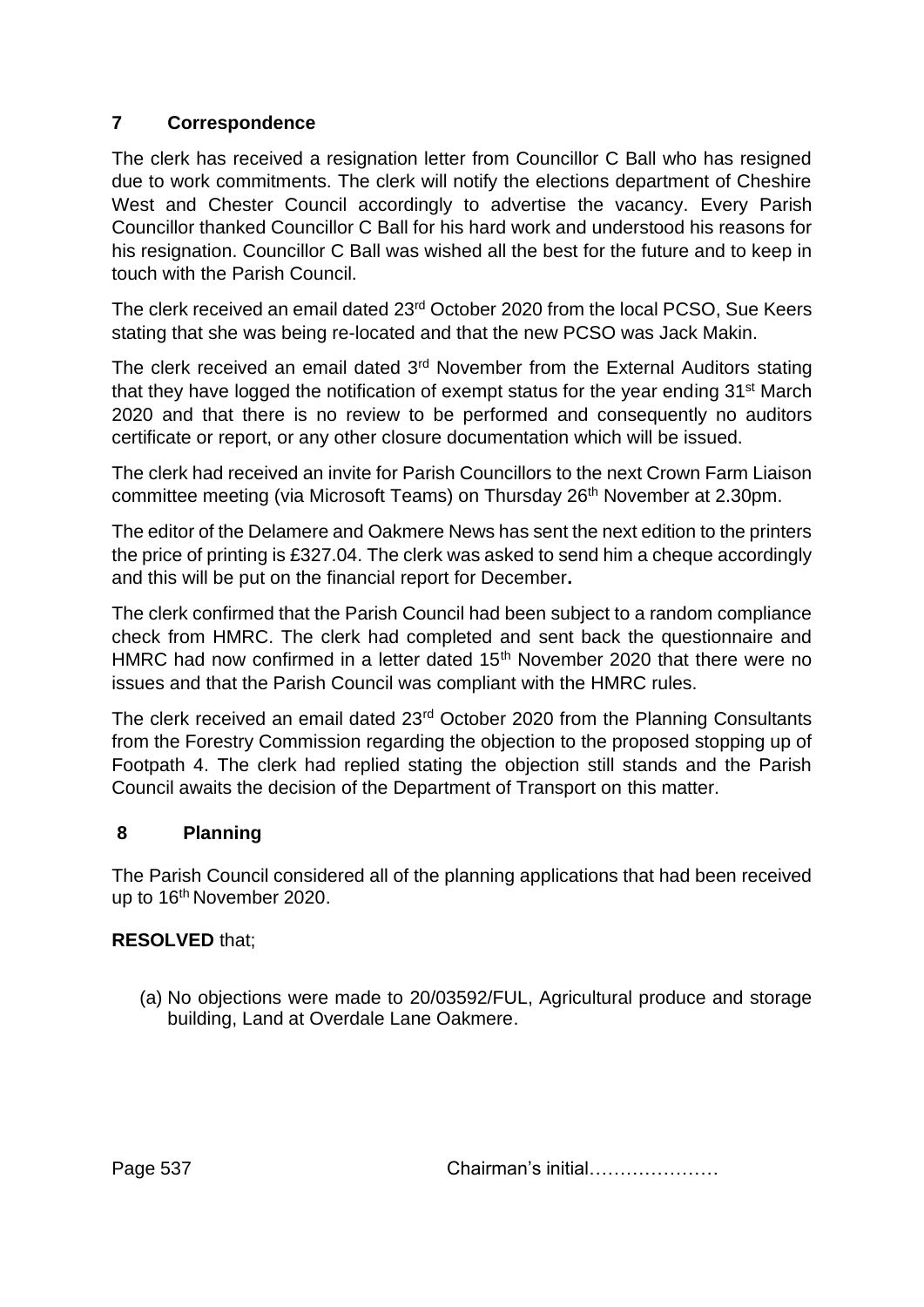- (b) 20/03595/FUL, Construction of an agricultural storage -amendment to application 20/01439/FUL, Land Off Racecourse Lane Cotebrook. Councillor R Gilbert-Bratt and Councillor S Ralph declared an pecuniary interest in relation to 20/03595/FUL, Construction of an agricultural storage, amendment to application 20/01439/FUL, Land Off Racecourse Lane Cotebrook as such they did not take part in the discussion or decision relating to this planning application. The Parish Council would object to this planning application on the following grounds;
	- The proposed building is too big for the site and the site is considerably smaller (4.6 acres rather than the 20 acres quoted).
	- The machinery on site is for personal use and is not used for any business purpose so the reference to the National Planning Framework 3 does not apply.
	- The resident's objections must be addressed in the determination of this planning application as they have valid objections.
	- If granted, there must be a planning condition that the building could not be converted to domestic use.
- (c) 20/03575/FUL, change of use from haulage depot to storage of containers for self-storage including the provision of CCTV and security lighting retrospective. Delamere Self Storage Chester Road Oakmere. The Parish Council would object to this planning application on the following grounds.
	- The limit of 54 storage containers is enough and any additional containers will result in additional traffic to the site.
	- The noise impact of this proposed planning application.
	- Highways safety
	- Light pollution would impact the neighbouring residential properties.

The clerk had received two emails regarding objections to this proposal from residents.

- (d) 20/03623/FUL, 27 no. camping units, parking bays and road access, Forest View Caravan Site, Gallowsclough Lane, Oakmere. The Parish Council are concerned that there are adequate toilets and shower facilities on site and that there will be a septic tank that will be able to handle this increased capacity from additional camping units. The Parish Council ask for a planning condition that there are adequate septic tank facilities for this site, and this is regularly changed. The Parish Council noted that there was no site plan which shows the spacing of the camping units. The Parish Council would like a planning condition which shows adequate spacing between the proposed camping units.
- (e) No objections were to be made to 20/03820/FUL, Demolition of existing buildings and replacement with new internal and external garden centre sales area, revisions to existing access arrangement and new car parking and service yard access road, Tarporley Garden Centre Tarporley Road Delamere.

Page 538 Chairman's initial…………………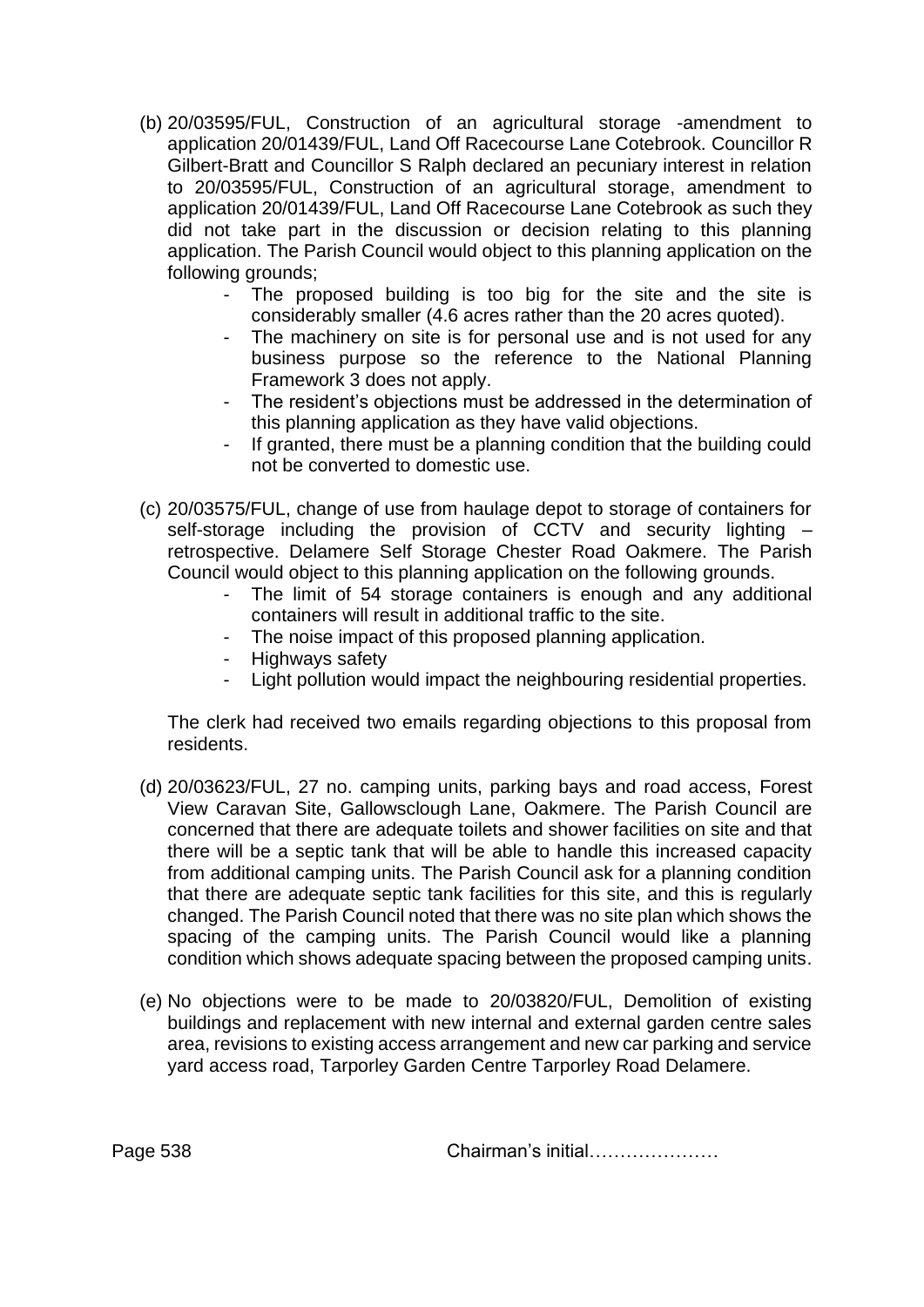#### **9 Finance**

The clerk reported that the current bank balances were as follows and bank statements showing these amounts were presented and signed by the Chairman.

Bank account balance is £26,785.64 as of 31st October 2020.

Unpaid cheque is £40.00. Income £1,000 Cheshire West and Chester Ward Members budget contribution for speed sign.

Earmarked funds as follows;

£2,000 for Frith Avenue project, resolved to spend in November 2019 minutes.

#### **RESOLVED** that;

the following payments be authorised;

| Method of<br>payment               | Payee                                            | Particulars of payment                                                   | Amount   |
|------------------------------------|--------------------------------------------------|--------------------------------------------------------------------------|----------|
| Standing<br>Order 21 <sup>st</sup> | <b>Clerk</b>                                     | <b>Salary for November</b>                                               | £379.29  |
| Standing<br>Order 21 <sup>st</sup> | <b>Cheshire Pension Fund</b>                     | Employers &<br>employees'<br>contribution for<br>November                | £140.97  |
| 001093                             | <b>Clerk</b>                                     | <b>Expenses for</b><br>November                                          | £38.05   |
| 001094                             | Destroyed                                        |                                                                          |          |
| 001095                             | <b>TWM Traffic Control</b><br><b>Systems Ltd</b> | Installation of<br>interactive speed sign<br>on Station Road<br>Delamere | £4572.00 |

Councillor A Bell and Councillor J Edwards had signed the standing order forms in order to amend the salary and pensions payment by standing order on 21<sup>st</sup> of November.

Page 539 **Chairman's initial………………**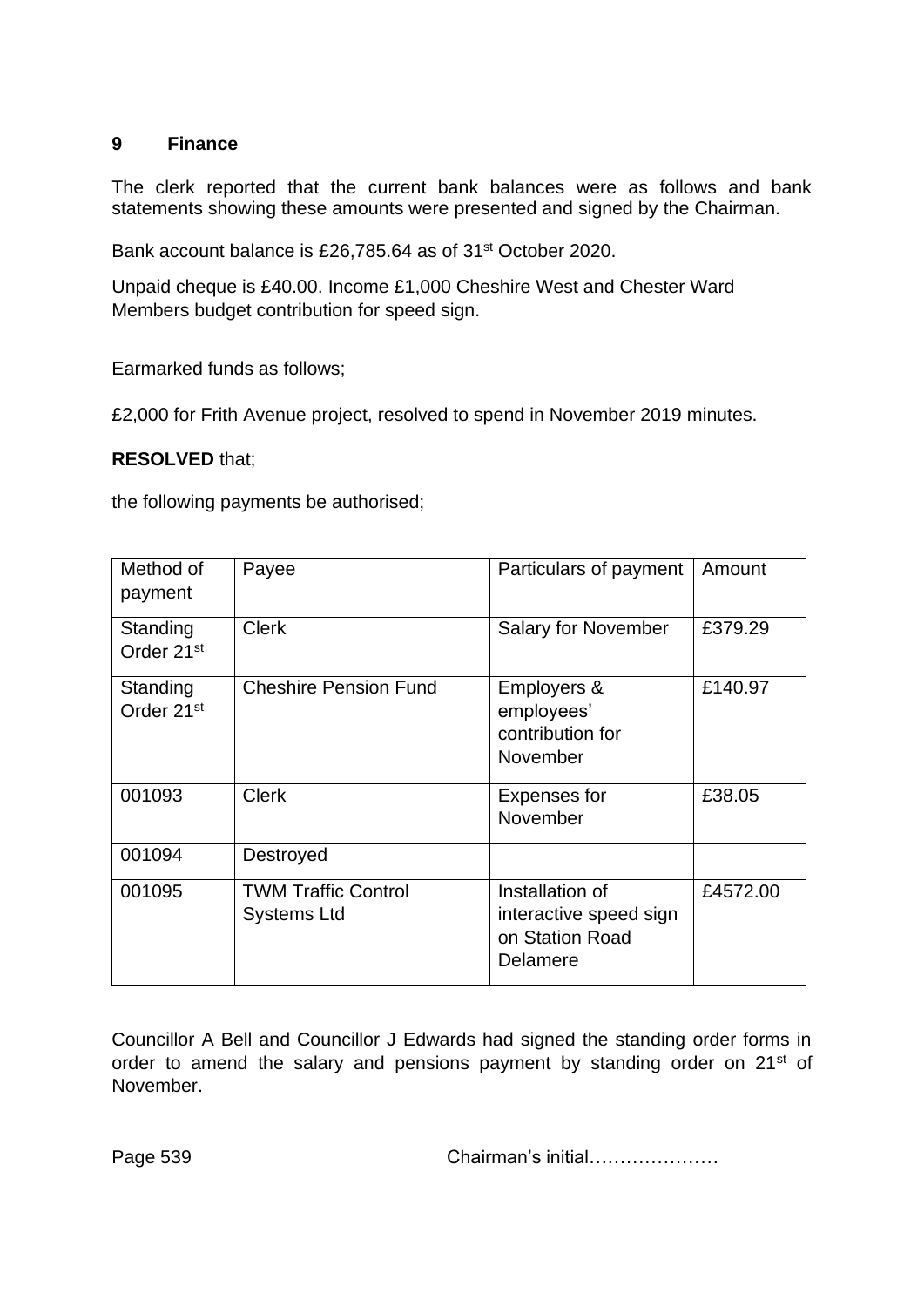## **10 Meeting dates for 2021**

#### **RESOLVED that;**

The meeting dates for 2021 were agreed as follows and the clerk was requested to circulate and put on the website.

| Monday 18th January               | <b>Monthly Parish Council Meeting</b> | 7pm |
|-----------------------------------|---------------------------------------|-----|
| Monday 8th February               | <b>Monthly Parish Council Meeting</b> | 7pm |
| Monday 15th March                 | <b>Monthly Parish Council Meeting</b> | 7pm |
| Monday 19 <sup>th</sup> April     | <b>Annual Parish Meeting</b>          | 7pm |
| Monday 19 <sup>th</sup> April     | <b>Monthly Parish Council Meeting</b> | 7pm |
| Monday 17th May                   | Annual Meeting of the Parish Council  | 7pm |
| Monday 17 <sup>th</sup> May       | <b>Monthly Parish Council Meeting</b> | 7pm |
| Monday 14 <sup>th</sup> June      | <b>Monthly Parish Council Meeting</b> | 7pm |
| Monday 12 <sup>th</sup> July      | <b>Monthly Parish Council Meeting</b> | 7pm |
| Monday 20 <sup>th</sup> September | <b>Monthly Parish Council Meeting</b> | 7pm |
| Monday 18 <sup>th</sup> October   | <b>Monthly Parish Council Meeting</b> | 7pm |
| Monday 15 <sup>th</sup> November  | <b>Monthly Parish Council Meeting</b> | 7pm |
| Monday 13th December              | <b>Monthly Parish Council Meeting</b> | 7pm |

## **11 Monthly inspections for Little Wood and Frith Avenue**

Councillor J Edwards proposed that the inspections for Little Wood and Frith Avenue be reduced from monthly to bi-monthly. Councillor A Bell, Councillor S Ralph, Councillor J Edwards, Councillor D Rutter, Councillor J Taylor and Councillor R Gilbert-Bratt all volunteered and the clerk will draw up a bi-monthly rota.

#### **12 Grit bins**

The clerk confirmed that the Highways Department of Cheshire West and Chester Council have agreed for Parish Council owned grit bins to be located at the following locations;

- Corner of Frith Avenue and Station Road
- One at the top of Frith Avenue, on the patch of land near to the retirement homes and to the turning point at the top of the avenue.
- The corner of A556/Waste Lane by the Parish Council notice board.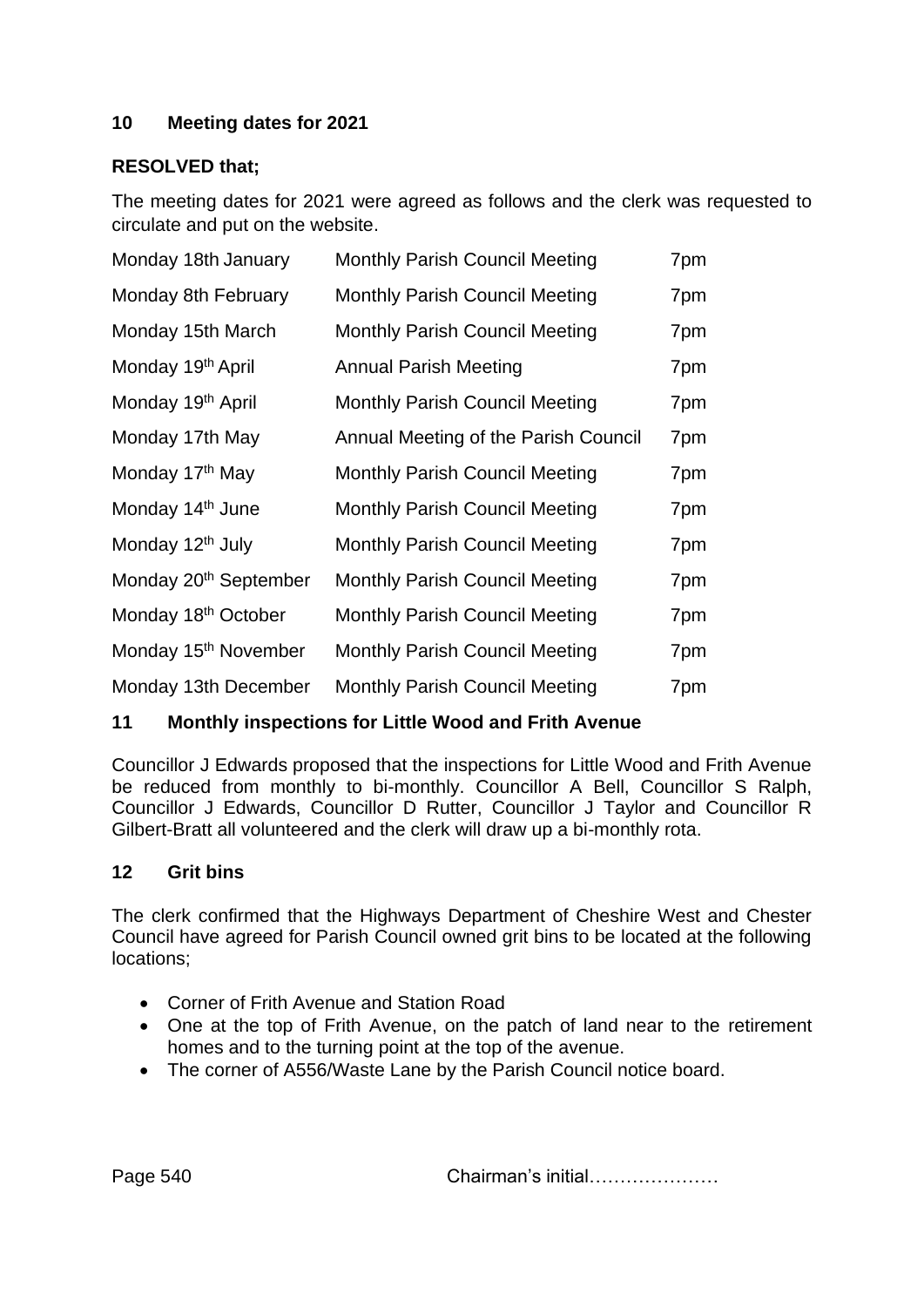Councillor A Gore has sent letters to the residents on Frith Avenue and Councillor A Bell has confirmed with residents that the location is fine for the corner of Frith Avenue and Station Road. One resident has contacted the clerk and confirmed that he was in agreement with the proposed location at the top of Frith Avenue.

The clerk sent a letter dated 28th October 2020 to J&S asking if they would consider donating towards the cost of a grit bin. There has been no reply to this request.

The Highways Department of Cheshire West and Chester Council however have made it clear that the bins will need to be insured and filled and refiled at the cost to the Parish Council. The clerk will add these three grit bins to the asset register and insure them when purchased.

As the locations have been agreed and the consultation with residents has been completed the clerk has completed the Section 50 application forms for each and she had now submitted these to Cheshire West and Chester Council to formally advertise. The Highways Department will then confirm when this formal process is completed and then the Parish Council can go ahead with the purchase.

The clerk has also completed a Street Licence application to Cheshire West and Chester Council for these three grit bins. The reference numbers of the application are 4921671, 4921672 and 4921673.

## **RESOLVED** that;

Once the formal process of advertising with the Highways Department of Cheshire West and Chester Council was completed the clerk could go ahead with the order of three yellow 115 litre grit bins and grit with the cost not to exceed £500.00 plus VAT.

#### **13 Parking on Ashton Road**

The clerk had received a complaint from a resident regarding the safety of Ashton Road and another member of the public had addressed the Parish Council with concerns.

The clerk had contacted the Highways Department on Cheshire West and Chester Council on 20th October 2020 and she had also contacted the local PCSO regarding this matter.

#### **RESOLVED** that;

The clerk was asked to contact the new PCSO on this matter and send a joint letter to both the Highways Department and Forestry Commission to work together for a joint solution for residents and for visitors. The clerk will also send a copy to Norley Parish Council asking for their support.

Page 541 **Chairman's initial………………**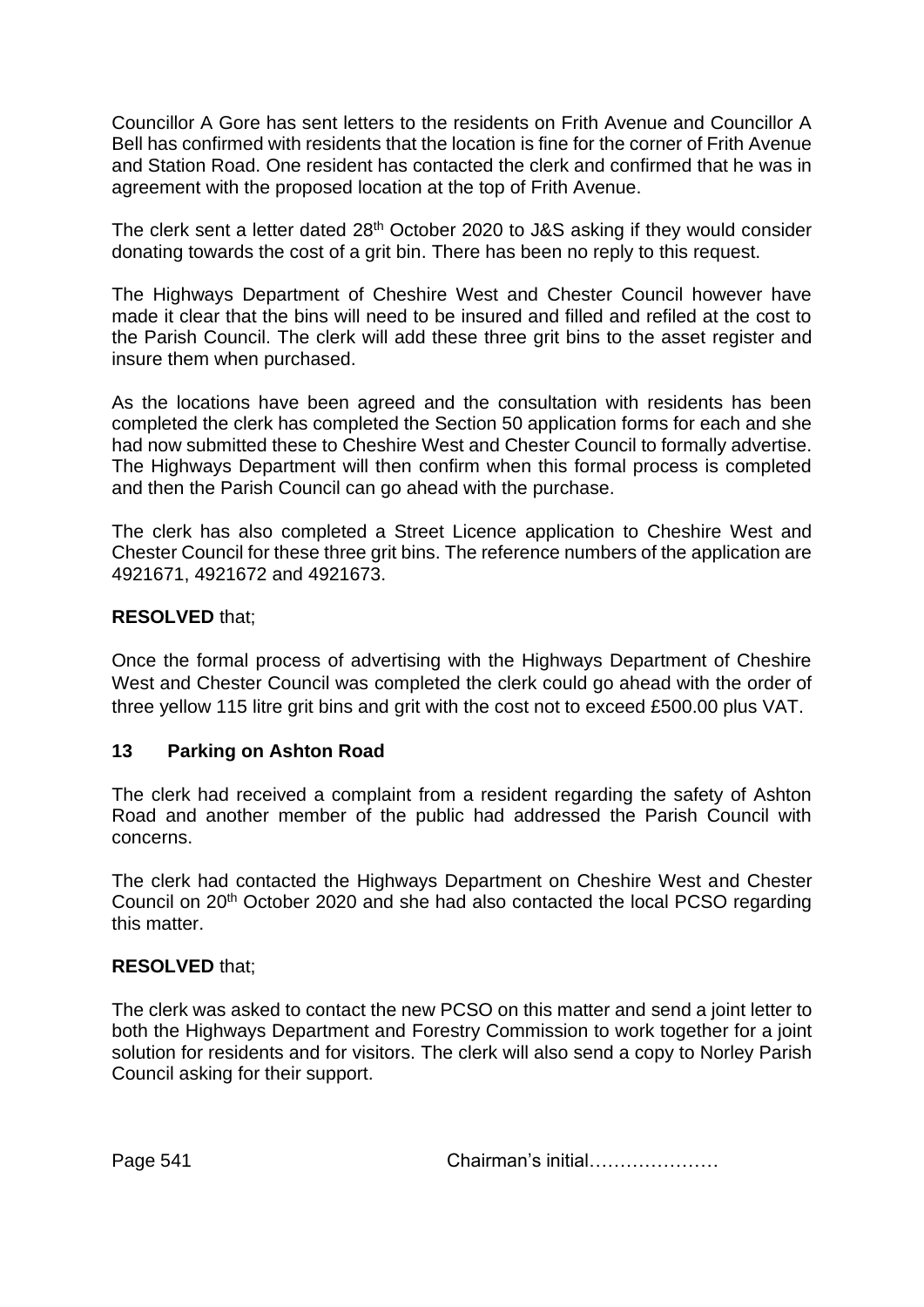# **14 Payroll Services**

The Parish Council currently pays Changing Lives (formally Cheshire Community Action) £170 per year to process the pay and pensions for the clerk. There have however been several incidents in the past year when either this has not been processed correctly or they have failed to submit the correct paperwork to Cheshire Pension Fund.

The clerk received a fine of £100.00 dated 3<sup>rd</sup> November 2020, invoice number 74192604 in the name of the Parish Council for the late submission of contribution forms three times in the last rolling six months. The responsibility to submit these forms to Cheshire Pension Fund is with the Parish Council's payroll provider, Changing Lives. However, Cheshire Pension Fund have confirmed that the Parish Council will have to pay the fine and try and reclaim it off Changing Lives.

Given this and the ongoing other issues with Changing Lives, the clerk has provided quotes for alternative payroll providers.

# **RESOLVED** that;

The Parish Council will have to pay the £100 fine and try to reclaim this from Changing Lives.

The chairman of the Parish Council, Councillor A Bell will contact Changing Lives with regarding matter with an invoice for payment in order to reimburse the Parish Council £100 for the fine.

Councillor J Edwards will contact his accountants asking them to provide a further quote for payroll and pensions service and the clerk will put this as an agenda item for the next Parish Council meeting.

# **15 Update from Cheshire West and Chester Councillors**

Cheshire West and Chester Ward Councillor J Leather reported that there was ongoing issue at Cheshire West and Chester Council due to Covid-19. Many of the staff are continuing to work from home and more meetings are now being undertaken online.

# **16 Councillor's report and future agenda items**

Councillor A Bell thanked both Councillor J Edwards and Councillor D Rutter for planting the trees on Frith Avenue which were provided by the Woodland Trust.